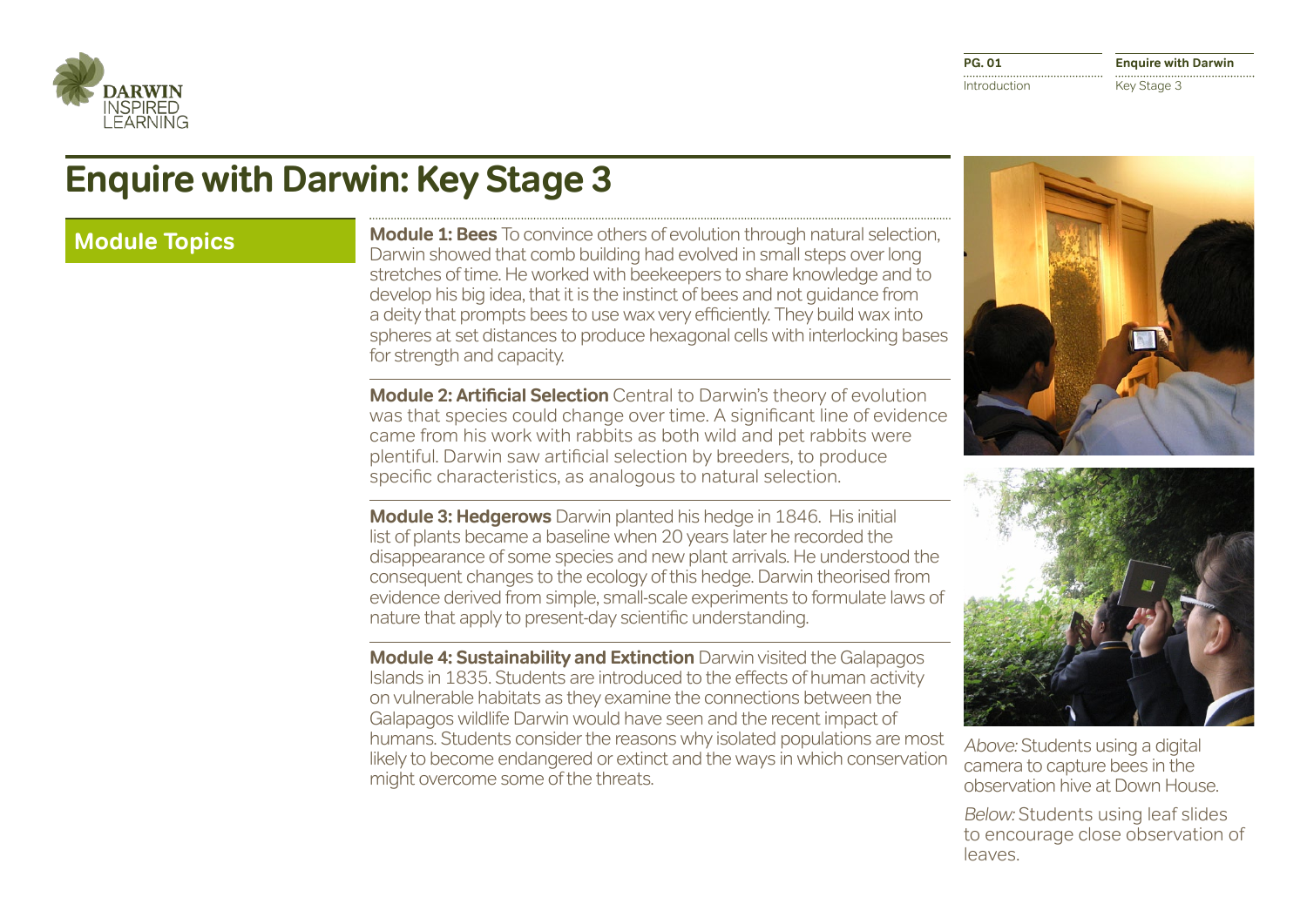

**Using these modules** Each module is self-contained, but together these Darwin Inspired resources might challenge students to think differently about science or the environment in off-timetable events.

> Darwin was writing for an audience that had a certain level of understanding of natural history. Students may not share a similar understanding; accordingly, the resources revolve around a visit to a local garden, nature reserve or park to give all a shared experience of the natural world. Images have been used extensively so that plants and animals Darwin would have seen become familiar.

## **Each Module includes a::**

### **Lesson plan:**

Containing an overview of Darwin's work on the topic, a pertinent quotation, potential lesson outcomes, broad curriculum links, key words, and basic resources needed to complete the activities suggested. Each student will need a Darwin notebook for these lessons.

### **Lesson sequence:**

There are 3 lessons in each unit.

### **Pre-visit lesson:**

This sets Darwin's work in context in conjunction with the PowerPoint presentation. Starter and main activities are followed by a plenary that encourages students to raise questions they will answer on the visit. The extension activities suggested can be differentiated.

#### **Visit:**

Being out-of-doors and having time to think were pivotal to Darwin's work, and both offer models for stimulating scientific questioning and thinking. Students needs to know where to look, observe closely and learn to interpret what they see. On their visit, students collect evidence and data in different ways.





Above: Students walk the Sandwalk, Darwin's Thinking Path, at Down House.

Below: Student and teacher use a Field Studies Council identification chart.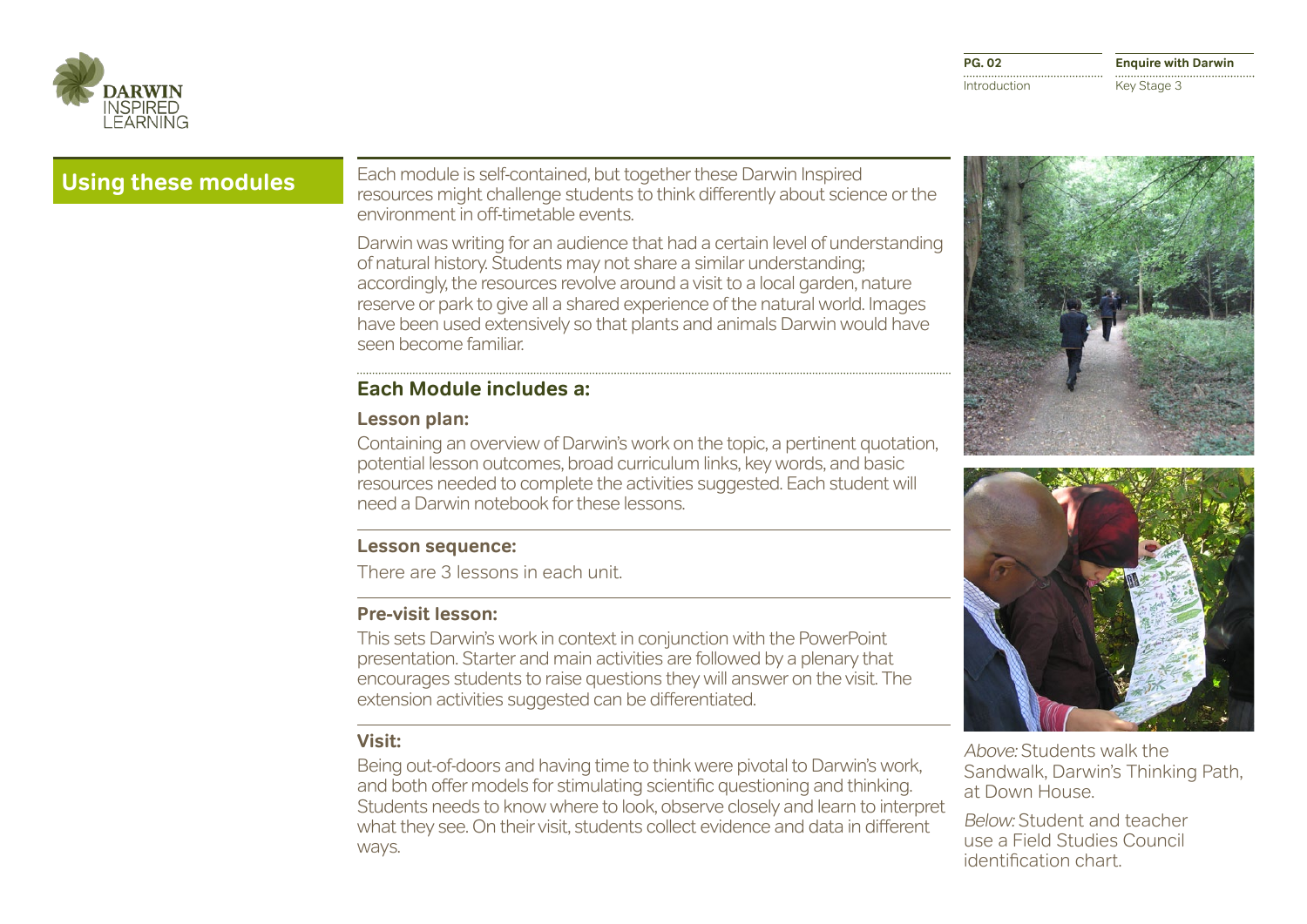

**Enquire with Darwin** Key Stage 3

## **Using these resources Notes for teachers:**

Background information is provided for each part of each lesson. Links are given for relevant websites throughout

#### **Resource materials:**

These are provided in the lesson text and on the PowerPoint to make them available for whiteboard use.

Teachers who encourage enquiry-based learning prompt students to gain knowledge and develop a broad understanding of the many concepts, principles, models and theories Charles Darwin initiated in the field of natural science. Students are expected to work like him so that they begin to understand the nature of science; making observations, asking questions, experimenting to investigate the natural world, collaborating with others, reading and researching. The resources are a starting point for evidence gathering and making good arguments that students explain to others.

It is important that Darwin's scientific work is linked with the decisions that students make now and in the future. There are opportunities for everyone to express an opinion. Group work is encouraged both indoors and outof-doors. How teachers achieve the most effective grouping is a strategic choice, but all activities, however short, should have clear outcomes and a specified time limit.



Student writing in his Darwin notebook during a school visit.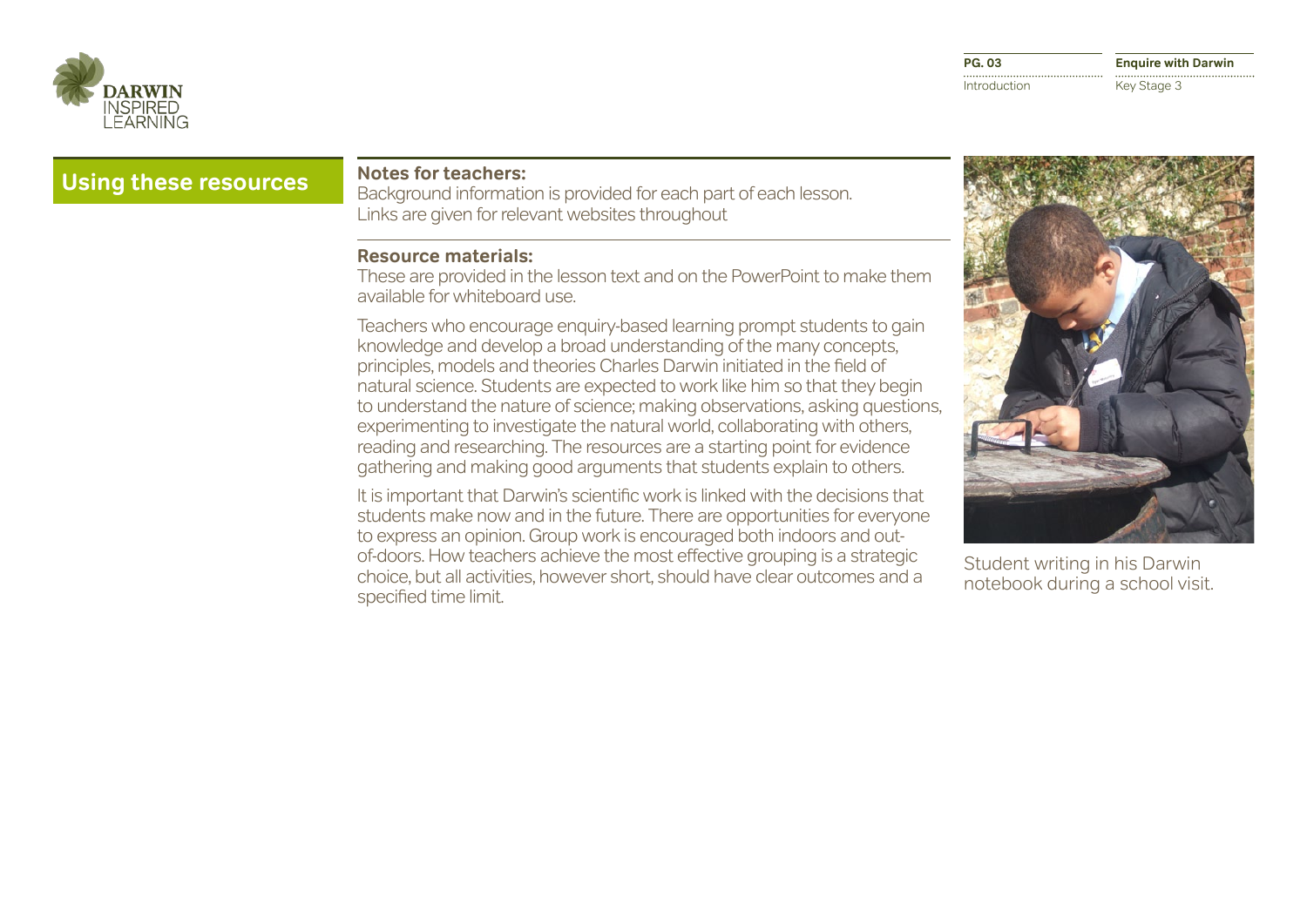

| <b>Darwin Inspired learning</b> | When assessing student progression, teachers might consider whether<br>Darwin Inspired learning criteria have been fulfilled and students have:                                                                                                                       |  |
|---------------------------------|-----------------------------------------------------------------------------------------------------------------------------------------------------------------------------------------------------------------------------------------------------------------------|--|
|                                 | developed a sense of place through direct engagement with the natural<br>world using their own local environments (or perhaps those places where<br>Darwin worked);                                                                                                   |  |
|                                 | developed active learning through seeking experiences, asking questions,<br>solving problems, and learning through dialogue between teachers/<br>experts and students and between peers;                                                                              |  |
|                                 | used their imagination and thoughtful hands-on enquiry as well as<br>learning high quality engaging content;                                                                                                                                                          |  |
|                                 | engaged in critical, creative thinking about how we know what we know<br>and how scientists work;                                                                                                                                                                     |  |
|                                 | engaged in interdisciplinary studies, with Darwin as the context, linking<br>science with literature, writing and expression, history, religious studies,<br>geography, horticulture, dance and drama, design and technology,<br>mathematics, music and art.          |  |
| <b>Health and safety</b>        | Teachers need to read the appropriate local authority and school guidelines.<br>Before making a visit they should carry out a risk assessment and a<br>preliminary visit. Where a specific issue has been anticipated it is highlighted<br>in the Notes for teachers. |  |

Above: Student showing the correct usage of a hand lens.

Below: Student holding a fancy pigeon in the potting shed at Down House. Darwin studied fancy pigeons when he was working out his ideas about artificial and natural selection.